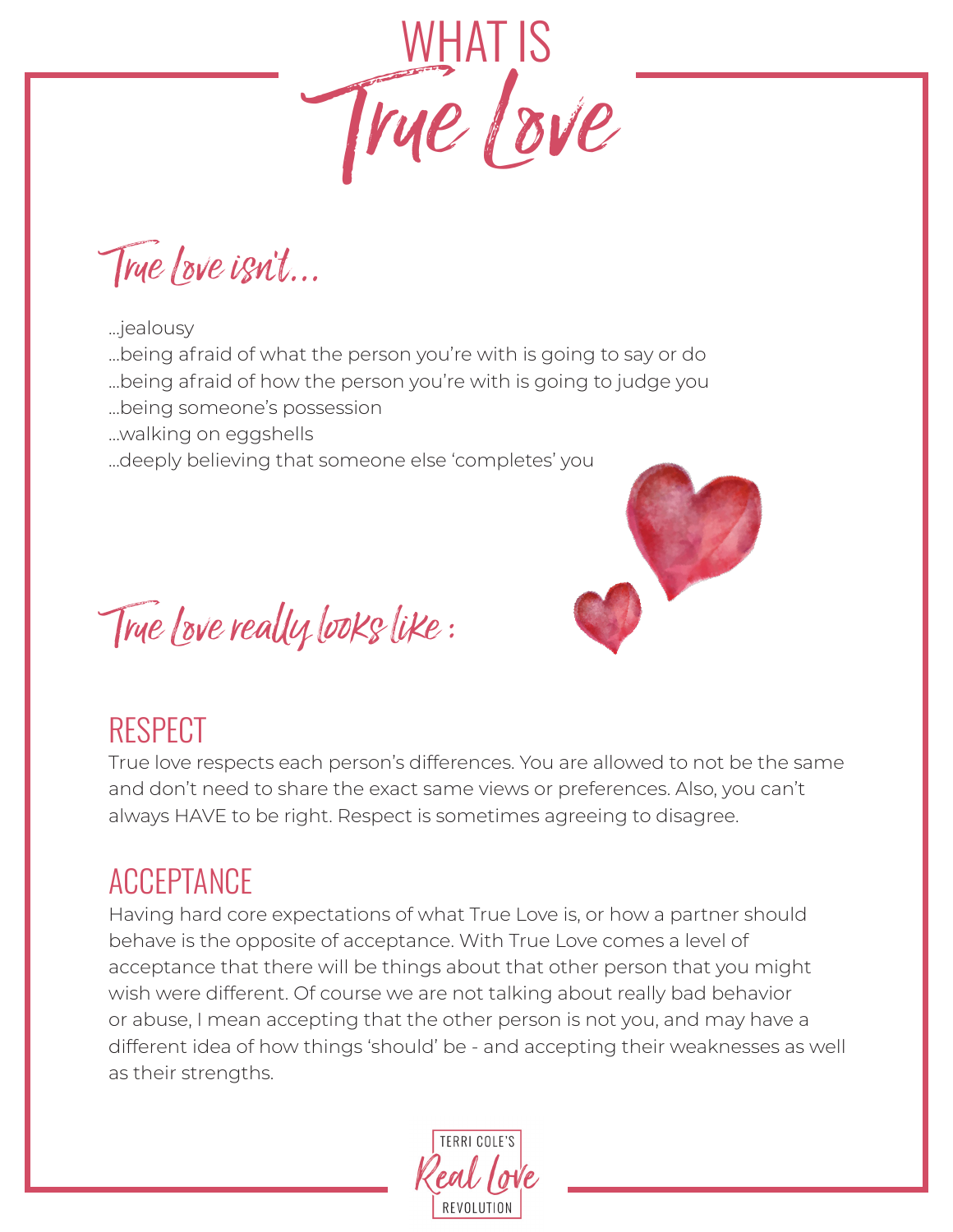

# TRUST

Jealousy and possessiveness are often glamorized in movies and even in some cultures, but the truth is that chronic or extreme jealousy is toxic and indicates insecurity. If you don't have trust, you really cannot build a harmonious relationship that will last. When people are jealous it really is an indication of how they feel about themselves. True Love is built on trusting that the other person can be counted on to be truthful. Jealousy is often a symptom of our own worthiness issues.

## REMORSE

It's critical to have the flexibility within a relationship to be sorry - to be able to apologize, and for your partner to accept that and not endlessly punish you or throw your mistakes back in your face. With True Love comes a level of forgiveness that goes along with the remorse. There has to be room in a relationship to be sorry, and be forgiven. And I am not talking about taking the same destructive action or saying the same hurtful thing and then being sorry. That is a cycle of abuse or dysfunction. Changed behavior is the best apology.

# **EQUITY**

There has to be equity of power for a sustainable healthy relationship. One person dominating the entire relationship is unhealthy. You should both feel that you have power, but also trust that neither of you will use that power to manipulate the other. In True Love, the person you are closest to is the person you could hurt the most deeply...but True Love says that you won't and wouldn't do that. When you are really close to someone it is easy to know what to say to hurt them, but True Love is all about never doing that because you don't want or feel the need to hurt them. Being empowered goes hand-in-hand with kindness and not abusing your power.

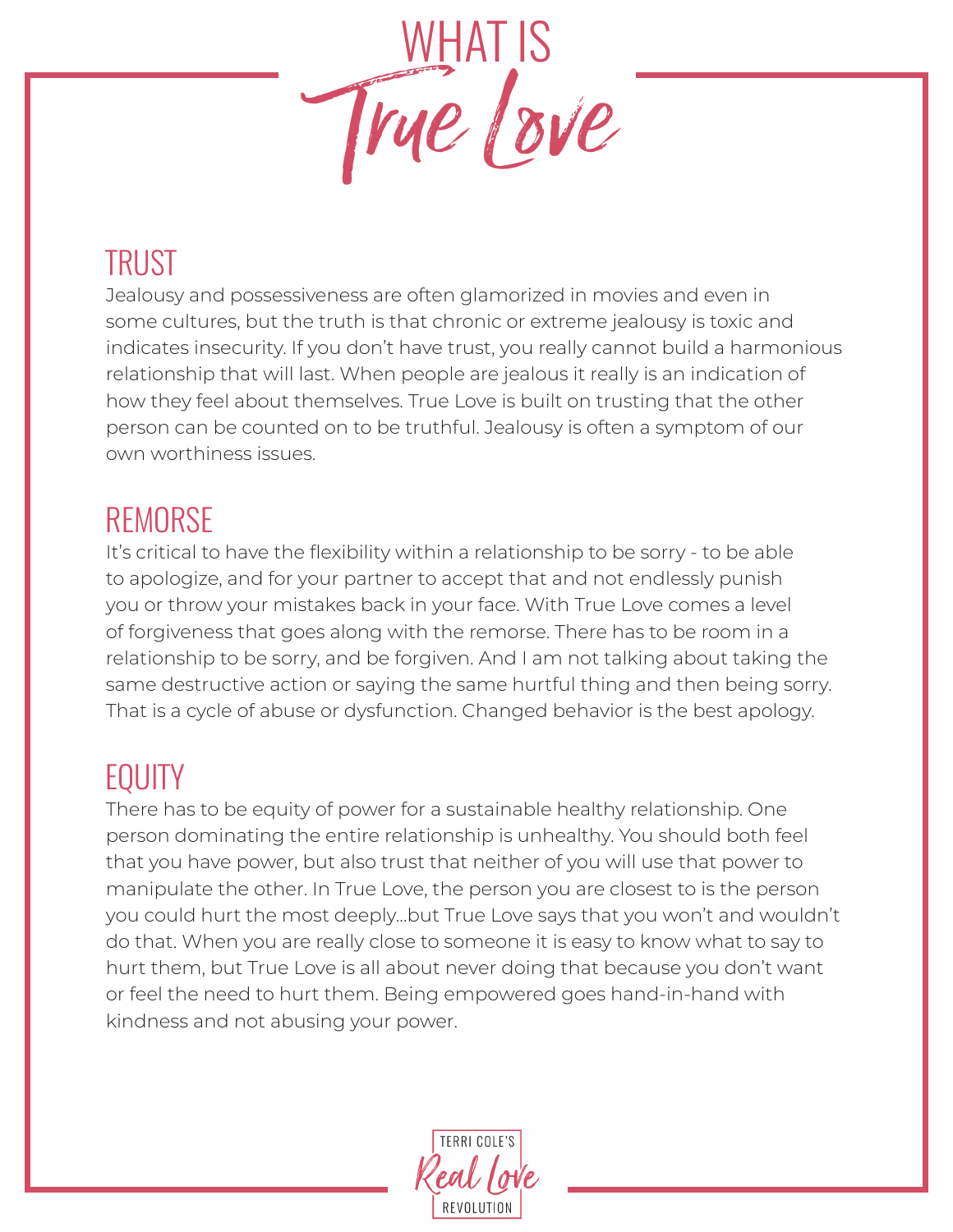

# **CHOICE**

Real Love looks like choice. Choosing to be in the relationship because you WANT to be with that person, not necessarily because you NEED that person. When you are with someone because you feel you NEED them (Because you're afraid to be alone, or they have always financially supported you) it really complicates the relationship. True Love is CHOOSING your person, everyday. Couples have different agreements so if you have agreed that one of you will stay home with kids and one will support the family, that is a joint decision and a different scenario than feeling like you HAVE to be with someone for the financial support, or because you are afraid to be alone.

## EFFORT AND INTENTION

Love isn't just having a 'feeling' about someone, it's about how you behave. True Love is indicated by your actions. It is consciously thinking about making that person's life better, about supporting them and celebrating their successes. Supporting the dreams they have for themselves ...not just the dreams that involve you.

## UNITY

There has to be a sense of 'us'. When you are in a long-term relationship and it's True Love, the focus shifts from 'me' to 'us'. Everything you do is done with a consideration for what impact it may have on your relationship, because there is a unity and shared life. It's not about controlling what someone else does, or being afraid to act on your own - it's about prioritizing the relationship.

TERRI COLE'S REVOLUTION